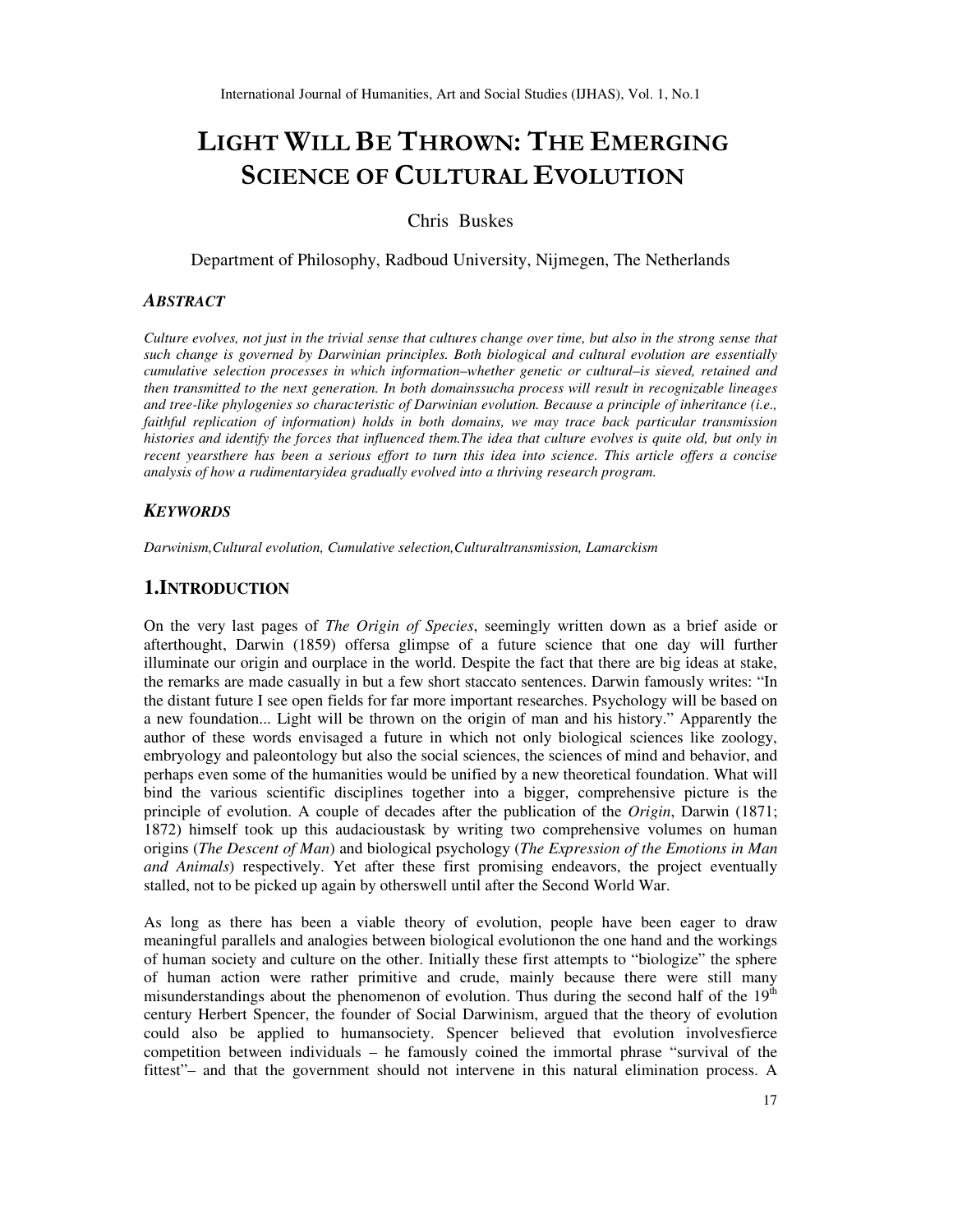hardbut fair struggle for existencewill lead to progress because in the end the strong and intelligent individuals will persevere whereas the weak and dumb will deservedly perish. Some decades later, in the first half of the  $20<sup>th</sup>$  century, things got even worse. With the advent of eugenics and obscure doctrines about alleged superior and inferior races, Darwin's theory of evolution became entangled and tainted with Nazi ideology. As we all know, this sinister type of pseudoscience eventually lead to suppression, persecution and genocide. Not surprisingly then that after the Second World War it became a real taboo to "Darwinize" or "biologize" human behavior, society and culture in any way.Although, admittedly, there were a few exceptions. Thus in the 1960's the Austrian ethologistKonrad Lorenz (1966) tried to explain several aspects of human behavior – most notably aggression against members of the same species – in terms of biological instincts, while during the same period the American psychologist Donald Campbell(1960) was proposing Darwinian ideas of cultural and scientific evolution (he also coined the term "evolutionary epistemology").Yet on the whole there was not much readiness to take these biological and evolutionary approaches very seriously because, at that time and especially in the social sciences, the influence of culture on the human conditionwas deemed much more important that the influence of nature.

It was not until the mid-1970'sthat things cleared up a bit. In 1975 the renowned Harvard biologist Edward O. Wilson published his book *Sociobiology*, a seminal work on the biological and evolutionary basis of animal and human social behavior.Initially Wilson's ideas were heavily criticized and sneered at, but within a decade or two Wilson's sociobiology became generally accepted as good science and the proper way to study animal and human communities. In Wilson's wake, a new research program gradually emerged in which animal and human communities were studied from an evolutionary perspective. Later, with the birth of evolutionary psychology, the study of the human (and animal) mind became incorporated into this program as well (Barkow, Cosmides and Tooby 1992). And since the turn of the century we have witnessed the rapid rise of yet another related and promising branch of research: the science of cultural evolution, the main topic of this article. The science of cultural evolution is arelatively new, highly collaborative and multidisciplinary enterprise which harbors evolutionary biologists, archaeologists, (paleo)anthropologists, psychologists, sociologists, linguists and philosophers among others (see: Levinson and Jaisson (Eds.) 2006; Whiten et al. (Eds.) 2012; Richerson and Christiansen (Eds.) 2013). This disciplinary diversity is no coincidence since many participants believe that the science of cultural evolution will unify the sciences in unprecedented ways (Mesoudi, Whiten and Laland 2006; Buskes 2015). Indeed, it may well be that we are at the brink of a new era, an era in which the Darwinian paradigm perhaps will reach its full potential.

## **2.CO-EVOLUTION AND NICHE CONSTRUCTION**

We have seen that after a few false starts and a long delay, the topic of evolutionand human behavior finally became accepted as proper science in the 1970's, thanks to the pioneering work of Ed Wilson and others. Wilson's seminal work *Sociobiology* paved the way for a new research program in which our species was treated as just another animal, and in which human social behavior was studied within the framework of biology and evolution. Consider for instance the example of cooperative and altruistic behavior that we witness in many species, most notably in social insects like ants and bees, but also in humans. The science of sociobiology, in brief, postulates two general mechanisms for explaining such sustained behavior, to wit: kin selection and reciprocity. Kin selection means that altruistic behavior might persist if the behavior is directed towards close kin, and reciprocity means that altruistic behavior can be a good and stable strategy if it is based on the principle "if you scratch my back, I'll scratch yours". This was all sound biology first introduced by Bill Hamilton (1964) and RobertTrivers (1971), respectively. The initial controversy lay somewhere else. What had enraged early critics was, first, Wilson's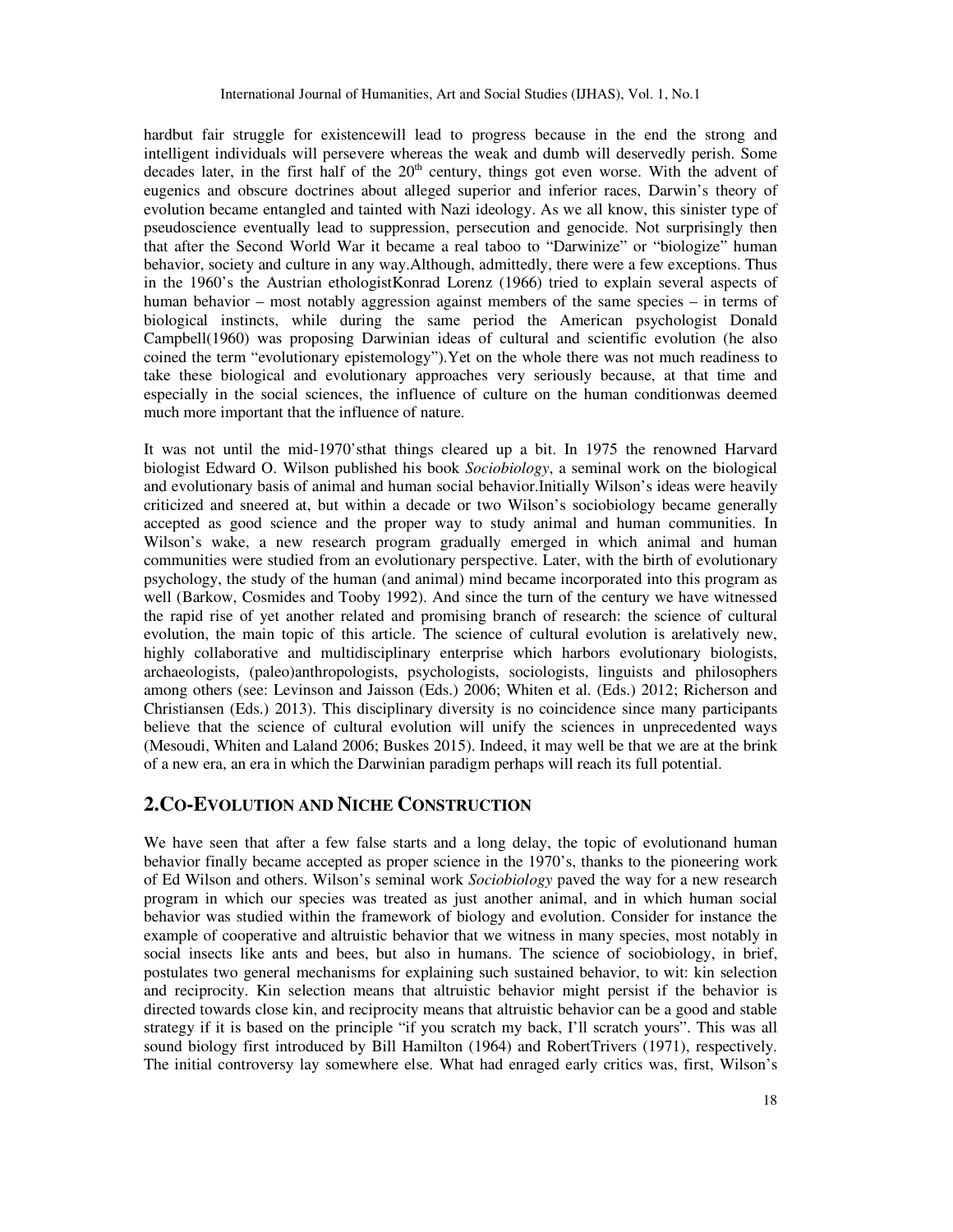insistence that his sociobiological model was not only applicable to animals but also to humans, and second, that he apparently defended a bold gene-centered view of evolution. The first critique was easily countered because Darwin himself already convincingly showed that there is no fundamental "gap" between animals and humans. Despite our human ingenuity and cultural splendor, we are still a species of primate and thus closely related to monkeys and great apes.

Yet the second critique was not so easily dismissed. Apparently Wilson argued that, ultimately, everything in evolution revolves around the propagation of genes, as was demonstrated some years later when he (in)famously wrote that "genes hold culture on a leash" (Wilson 1978: 167). Sociobiologists like Wilson try to understand human behavior, the human mind and human culture chiefly– some would say solely – in terms of our biological constitution. Elsewhere I have called this idea the "Nature-First approach" (Buskes 2013: 677). This view proclaims that human culture is embedded within the wider and much older framework of human nature. Wilson insists that our so-called "epigenetic rules", i.e., our evolved mental capacities and psychological dispositions, will ultimately bias and constrain the ways in which our culture can evolve. So cultures which disobey the imperatives of our biology (our genes) will either be pulled back by the leash or go extinct.

At first sight the Nature-First approach has a certain appeal because no sensible person would deny that we indeed *are* biological creatures, and that an understanding of genetic and epigenetic constraints on human behavior and human culture is therefore simply indispensible. The flaw of the Nature-First approach is that it underestimated the major role and increasing influence that culture has played in our evolutionary history. For cultural evolution is not merely a process that is embedded within – and thus to a certain extent subordinate to – biological evolution, but is rather intertwined with it. Cultural changes could bring about alterations to the environment which in turn affect both how genes act in development and what selection pressures act on genes. The classic example is adult lactose tolerance among human populations (Durham 1991). Lactose tolerance in certain, mostly European, populations has arisen as a consequence of a cultural innovation our ancestors carried through some 8,000 years ago: dairy farming. From then on adult individuals with the ability to digest milk (and other dairy products) had an advantage over individual who could not, hence a new digestive enzyme got selected. Thus the evolution of lactose tolerance is a fine example of how culture can have acausal impact on ourgenes. Other examples of how culture or cultural innovations have fed back on our gene pool are our ancestor's preference for eating meat (Aiello and Wheeler 1995), the control of fire (Berna et al. 2012) and the subsequent invention of cooking (Wrangham et al. 1999).It is most likely that without these changing preferences and innovations the spectacular increase of the hominid brain would not have been possible. Because carnivores do not need a long digestive tract, especially when the meat is first cooked, our ancestors could "swap" theirexcessgut tissue for more tissue of the brain.

More recent research shows that culture must have had, and still has, a huge influence on our genes. More specifically, cultural processes may affect the rate of change of allele frequencies, sometimes speeding it up and sometimes slowing it down, thus gradually altering the make-up of the human genome.The list of genes that have been subject to, and thus have been altered by, cultural selection pressures is still growing. It includes genes that predispose individuals to learn (and to learn from others), genes that affect personality, intelligence, and lateralization of hand preference, genesthat affect dietary preferences and alcohol metabolism, genes that affect hair and eye color, and genes (e.g., the FOXP2 gene) that have facilitated the acquisition of language (Laland, Odling-Smee and Myles 2010).

In short, many cultural practices and innovations have changed our genetic makeup and hence our physiology, and these examples convincingly show that cultural evolutionis not at all subordinate to biological-genetic evolution because culture can alter the path of human evolution.This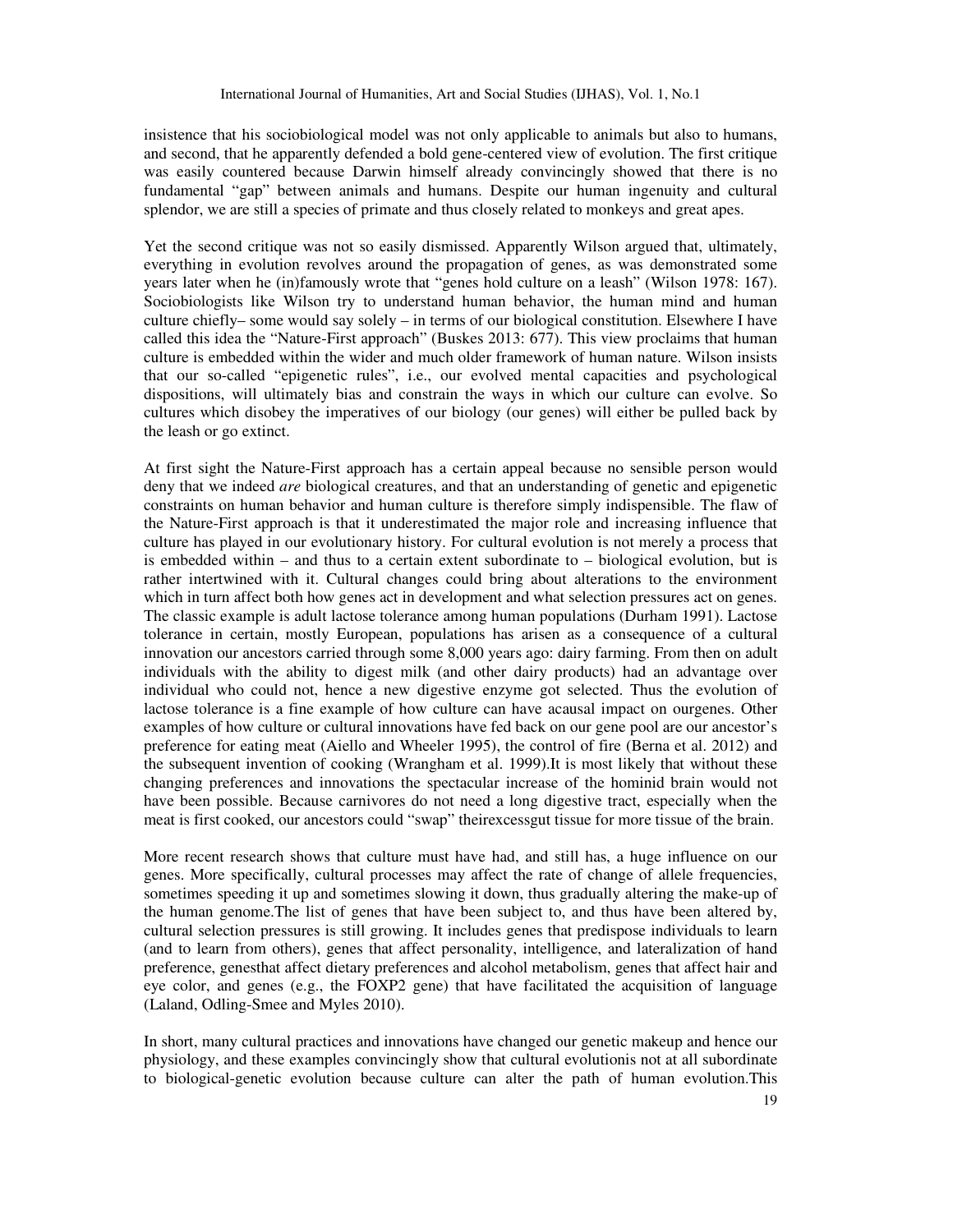intricate process is also known as "niche construction", a process of environmental modification through which organisms alter the selection pressures acting on themselves and other organisms (Laland, Odling-Smee and Feldman 2000). By setting up and advancing their culture, our ancestors created a new "niche" in which it paid off to have big, "expensive" brains. Contrary to animal niche construction (the classic example is the beaver dam), human niche construction is characterized by social learning and cultural inherited practices which have extensively modified the biological selection pressures acting on our species.

In short, because culture can change the path of biological evolution, the Nature-First approach had to be adjusted.Thus, in their effort to revalue the role of culture, Cavalli-Sforza and Feldman (1981) and Lumsden and Wilson (1981) proposed a model of "gene-culture co-evolution" in which genes and culture are inextricably connected. So instead of being subordinate to human nature, culture was now rightly deemed an evolutionary force in its own right. A further big improvement was made by Robert Boyd and Peter Richerson (1985), two pioneering researchers in the science of cultural evolution, when they introduced their model of "dual inheritance", i.e., the idea that culture not only feeds back on our genes, but that culture has its own transmission channel or "inheritance system" as well. Dual inheritance means that, in principle, there are two ways in which information can be transmitted to the next generation, either by genetic replication (i.e., sexual reproduction) or by imitation and language. As we shall see further on, both kinds of transmission are essentially Darwinian cumulative selection processesin which particular variants (whether genetic or cultural) are selectively retained, thus resulting in a gradual accumulation of information.A novel cultural inheritance system arose next to the older genetic one because cultural evolution was able to cope much faster with environmental changes than biologicalgenetic evolution. I will delve deeper into this matter in the next section.

Some authors have argued that the new facts and insights about gene-culture co-evolution and cultural inheritance require an "extended evolutionary synthesis" that would update and "modernize"the modern synthesis of evolution (Danchin et al. 2011). The term "modern synthesis" refers to the unification of the biological sciences during the 1920's and 1930's, most notably the merging of Darwin's theory of natural selection and Mendel's theory of inheritance, into a single biological framework which became known as "Neo-Darwinism". Several decades later, in the 1970's, Wilson gave his book *Sociobiology* the telling subtitle "the new synthesis", now urging for a further unification of the biological sciences and the social sciences. With the advent of the science of cultural evolution and cultural inheritance such a new synthesis – an extended theory of evolution – is perhaps within reach. Thusthe evolutionary anthropologist Alex Mesoudi (2011)argues that the theory of cultural evolution will synthesize the social sciences in the same way as the theory of biological evolution has synthesized the biological sciences in the 1920's and 1930's (see also Mesoudi et al. 2006). Mesoudi argues that up to now the social sciences were hampered by the fact that they apply different methodsand techniques, hold mutually incompatible theoretical assumptions, and study different subjects. The science of cultural evolution will surmount these traditional disciplinary divisions by providing a common theoretical framework which in turn will spark offthe long-awaited unification. This may be a bold claim and a big promise, but perhaps the same would have been said to somebody at the beginning of the  $20<sup>th</sup>$  century who proclaimed an imminentunification of the biological sciences.

# **3. A NEW TRANSMISSION CHANNEL**

The *El Castillo*cave in the Cantabria region inNorthern Spain is famous for its many ochre and scarlet hand stencils. The cave walls are covered with dozens of handprints, many of which looking asfresh and colorful as if they were put there yesterday. Yet these prints or stencils, as was found out by uranium-thorium dating, are in fact more than 40,000 years old, several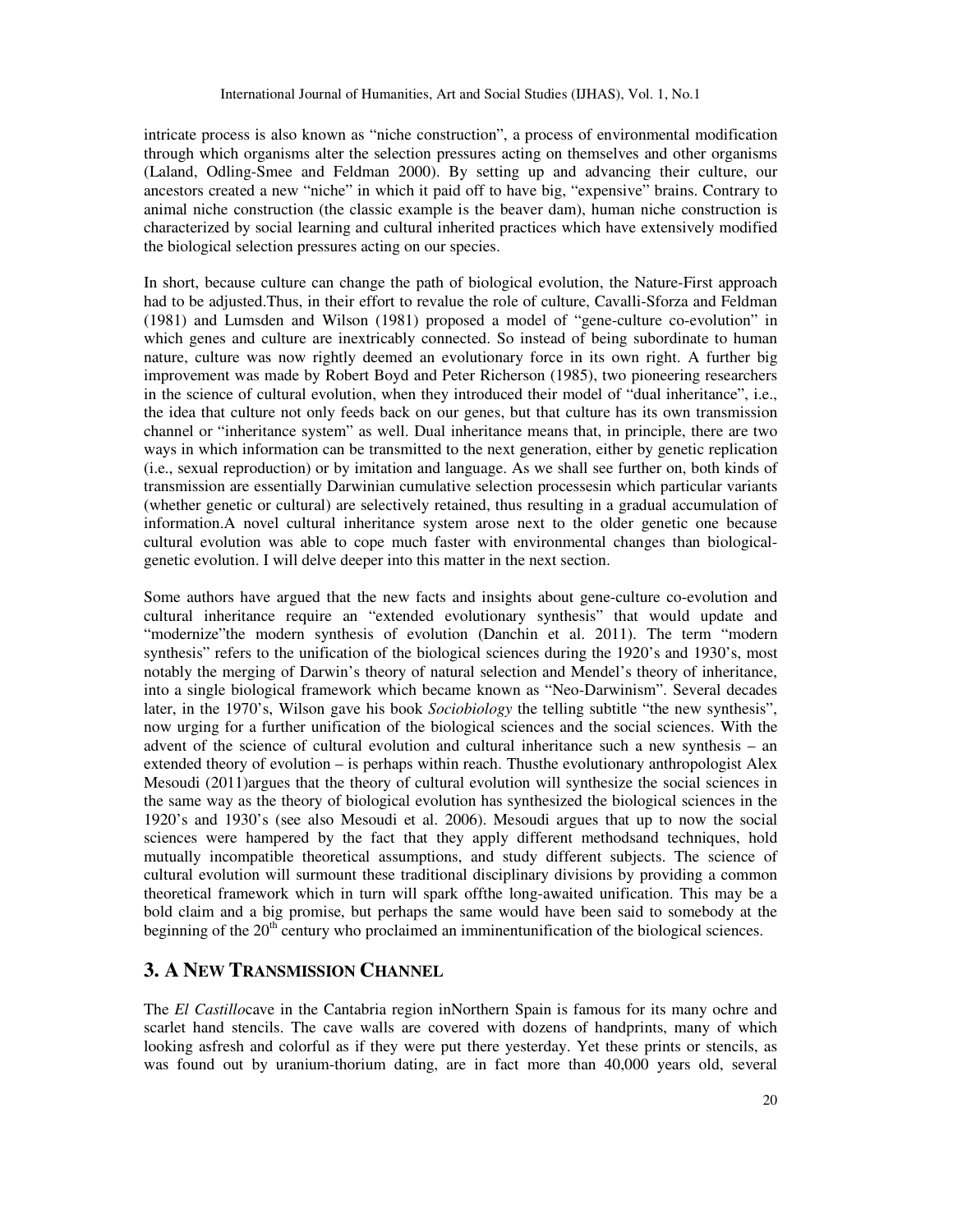thousand years older than the equally stunning paintings in the Chauvet cave in Southern France, thus making the prints the oldest known examples of Paleolithic cave art (and symbolic thought) in Europe, and perhaps even in the world (Pike et al. 2012). Until recently it was generally assumed that the stencils were made by men, presumably hunters or shamans. But recent research based on the sexual dimorphism with respect to finger length (women's ring and index fingers are about the same length, whereas men's ring fingers tend to be longer than their index fingers) suggests that about 75 percent of the handprints were actually made by women (Snow 2013). Even more intriguing, the age of the figures makes it theoretically possible that the stencils were in fact not made by our Pleistocene ancestors but by our more distant cousins the Neanderthals, because 40,000 years ago the Iberian peninsula was one of their last remaining strongholds in Europe. So assuming that the sexual dimorphism with respect to finger length in Neanderthals was roughly similar to that of modern humans, it is conceivable that most of the red handprints were actually made by Neanderthal women.Of course, this hypothesis is hard to prove and we probably will never know for certain who was responsible for these ancientartistic expressions, but what we *do* know is that the stencils on the cave wall are a clear sign that their makers, whether Neanderthal or human, possessed culture, language and symbolic thought. Symbolic thought is the ability to use symbols, signs or words to represent things. Such an ability requires a considerable mental and social feat because one needs to learn to grasp the (hidden) meaning of a sign or symbol. Thus, to their makers, a crude two-dimensional charcoal sketch on a cave wall may represent real (prey) animals in flesh and blood on the plain. Hand stencils are perhaps more abstract but equally powerful symbols which undoubtedly must have had some (symbolic) meaning to their makers. For the role of symbolic thought in human evolution, see Tattersall (2008). For a recent view on supposed Neanderthal mental, cognitive and linguistic capacities, seeDediu and Levinson (2013).

So the first crude and rudimentary examples of art and symbolic thought can be traced back some 40,000 years. It coincides with what archaeologists and paleoanthropologists often refer to as the "cultural big bang", i.e., the "sudden" appearance of cave paintings, ornaments, figurines and other delicate artifacts in Europe during the Pleistocene.But of course the origins of human – or hominid – culture as such stretch much further back than that. In fact, the evidence in the form of primitive stone tools found in East-Africa– and attributed to *Homo habilis*, or "handy man", the first hominid species belonging to the genus Homo – prove that hominid culture is at least 2,5 million years old. This earliest stone tool industry is called "Oldowan", after the Olduvai Gorge, a famous archaeological site in Tanzania. The Oldowan industry is the earliesttangibleevidence of the existence of culture as such, i.e., proof that our ancestors were able to store and accumulate information and transmit it to a next generation. After all, the fabrication of stone tools and artifacts, however primitive, requires skillsand knowledge which are generally beyond the level that could be achieved, from scratch, by a single individual or during a single generation. Culture, or at least an evolving culture, requires the *accumulation*of information which causes knowledge and skills to gradually build up (Boyd and Richerson 1995; Tennie et al. 2009). In this way cultureopened a new channel – next to the much older genetic transmission channel – through which vital information could be passed on to the next generation. Because that is essentially what "culture" is: information that is transmitted to the next generation by non-genetic means.Furthermore, the emergence of culture made evolution much more complex and dynamic because it now involved the intricate interplay of two replication chains, one genetic and one cultural. And above all, culture made some species to evolve much faster than otherwise would be possible.

To be sure, many nonhuman species, even fish and insects, show cultural traditions in the form of group-specific socially-learned behaviors (Laland and Hoppitt 2003; Kempe et al. 2014).In its most basic form "culture"simply requires that the one individual'sbehavior (or certain aspects of that behavior) is being imitated by other individuals and then non-genetically transmitted to other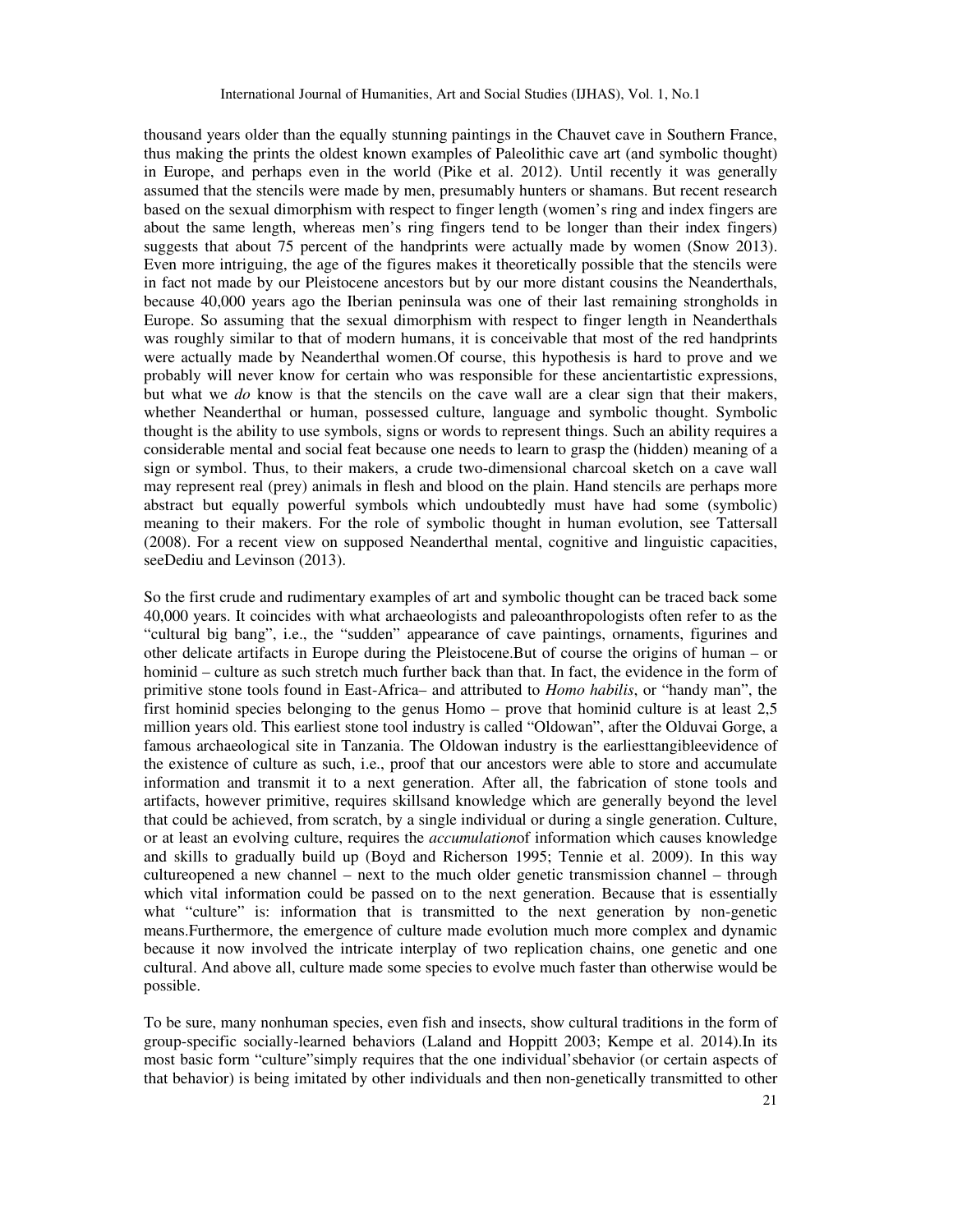members of the group.In this way, a particular (non-congenital) behavioral pattern could then "survive" in the sense that it manages to persist in future generations through social transmission. Social learning is widespread among animal species because it circumvents the often costly, and sometimes deadly, strategy of individual trial-and-error learning (Boyd and Richerson 1985). What is more, the ability to learn from others may well be a necessary condition for the emergence of cultural evolution (Laland 2004; Boyd et al. 2011). In moresophisticated versions "culture"probably requires full-blown language, in the form of symbols or spoken and written word, by which means information can efficientlybe stored, accumulated and transmitted.In both scenarios, though, culture has the same basic effect: it allows a species to evolve and to adapt to changing environments much faster than otherwise would be possible. And that brings us right to the question which urges itself upon us: why, in the history of life on our planet, has culture emerged in the first place? What is the apparent advantage of culture?

Now as we have just seen, the answer to the question why culture evolved seems pretty straightforward. Culture evolved simply because it is advantageous in the sense that it makes a species' behavioral repertoire much more flexible. Such adaptive plasticity allows the individuals belonging to that species to survive in a vast range of different habitats.So culture can do things that genes cannot, partly because cultural evolution is much faster than genetic evolution. Take our own species, *Homo sapiens*. Thanks to the advance of culture our prehistoric ancestors were able to control fire and tomake tools, weapons, clothes and shelter among other things. These technical innovations in turn allowed our ancestors, within a mere 100,000 years, to conquer and inhabit the far corners of our planet, from the arid deserts and frozen tundras to the most remoteislands of the Pacific, and that is quite remarkable for a primate whose body and mind was originally designed to survive on the African savannah. But here's the catch. If culture is as biologically advantageous as it seems to be, why has it not evolved in many other species? In fact, why is *H. sapiens* apparently the only extantspecies in which culture really evolves? There are more riddles here then one would suspect. Or as Richerson and Boyd (2005: 126) have aptly put it: "The existence of human culture is a deep evolutionary mystery, on a par with the origins of life itself."

# **4.THE MYSTERY OF HUMAN CULTURE**

According to Richerson and Boyd, culture is common, but cultural evolution is rare. Although several animal species have managed to acquire culture and sometimes even to generate elaborate cultural traditions, we humans are probably the only example of a species with *cumulative* culture. In our species culture genuinely evolves.The distinction between cumulative and non-cumulative culture is crucially important because, as Mesoudi (2011) points out, only the former constitutes the gradual evolutionary change that Darwin named "descent with modification". That is, only cumulative evolution will result in different cultural lineages and branching family trees. Wellknown examples of non-cumulative culture are birdsong (which for the most part has to be learned through imitation), and nut-cracking and termite-fishing among wild monkeys and apes. With regard to birdsong it has even been shown that "dialects" can emerge and persist among local populations, in the same way as a particular human language may contain different dialects spoken by different (sub)groups within the language community. Nonhuman culture, like birdsong, termite-fishing and nut-cracking, is mainly acquired through social learning. Animals with culture are able to exchange and transmit non-genetic information by carefully watching (or listening to) others individuals and then selectively copying their behavior. By contrast, someone who relies on individual learning may acquire knowledge during his or her lifetime while not sharing it with others. So even though such an individual may gather precious knowledge about lots of things, when that individual dies its knowledge is forever lost. Yetalthough social learning probably is a necessary condition for culture to become cumulative, it is not a sufficient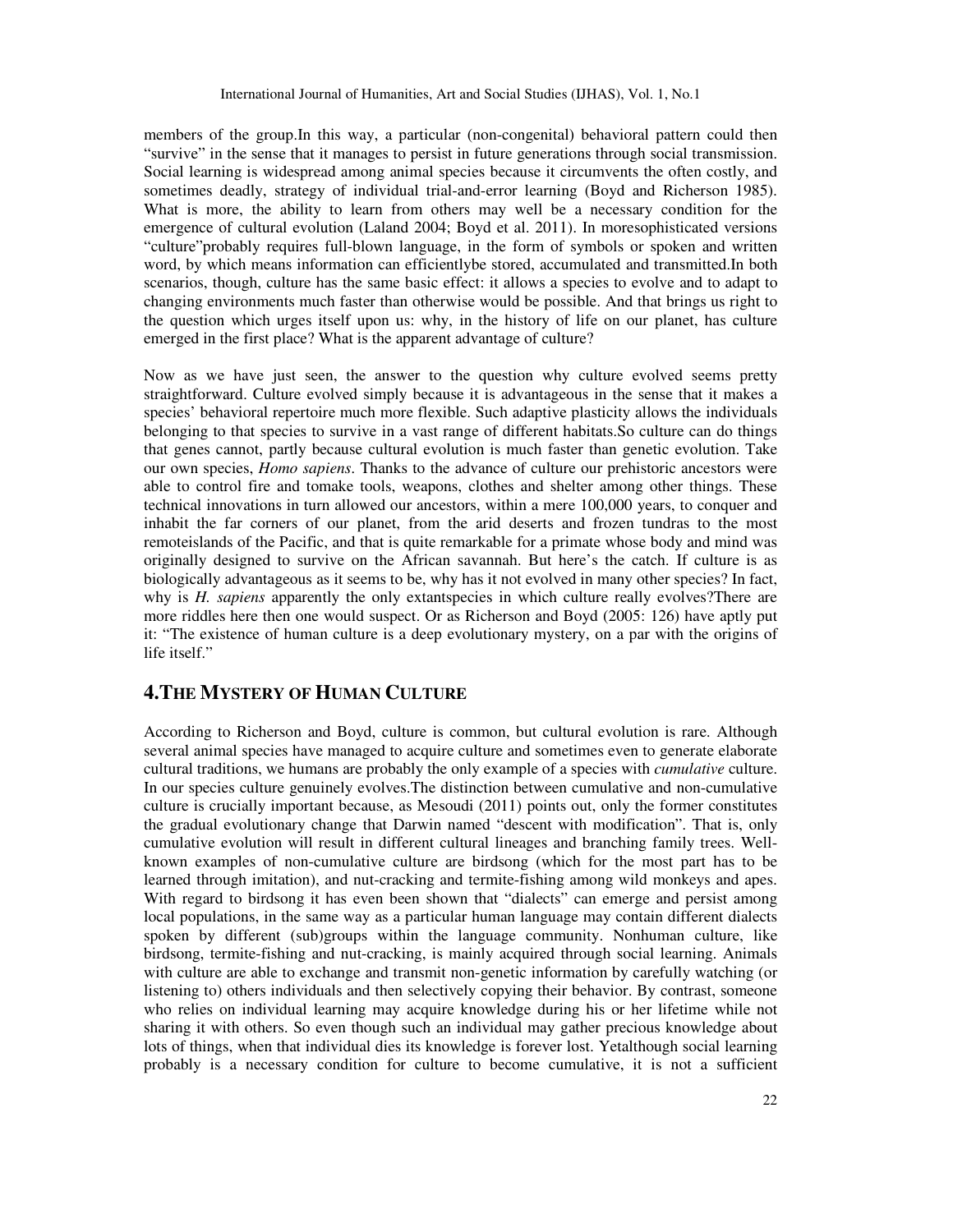conditionbecause birds, monkeys and chimps *do*engage in social learning but their cultures are neverthelessnon-cumulative. Apparently some ingredient has to be added for cultural evolution to evolve.

One would expect that creative invention would do the trick. If you combine social learning *and* creative invention, culture surely would become cumulative – or would it? Alas it probably would not because, like social learning, creative invention may be necessary but not sufficient for culture to become cumulative. For social learning and creative invention to become really effective, and to gradually build up, information has to be faithfully transmitted, i.e., there has to be a process of accuratereplication. For this to happen, large and relatively stable populations are required and a mechanism which makes possible the transmission (and storage) of information, i.e., language, writing or symbolic thought. If you do not have such a mechanism, information is always in risk of getting lost. Not surprisingly then, in their authoritative work about the major transitions in evolution like the origin of eukaryotes, sex, multi-cellular organisms and social groups, John Maynard Smith and EörsSzathmáry (1995) list the emergence of human (or hominid) language as the, for the time being,last big evolutionary transition, a breakthrough which, according to the authors, enabled the dispersal of *H. sapiens*, from Africa, throughout the world.

So for many smart animals like birds and primates it may not be the creative component which poses the real difficultybut rather the transmission component: they simply do not have a proper medium to transmit information efficiently.Thus the developmental psychologist Michael Tomasello (1999), co-director of Leipzig's Max Planck Institute for Evolutionary Anthropology, has aptly used the metaphor of a "ratchet" to explain why human (or hominid) culture is cumulative whereas animal culture is not. According to Tomasello, cumulative cultural evolution not only requires social learning and creative invention but also faithful social transmission that functions as a ratchet to prevent newly acquired information from "slipping back" (i.e., getting lost). The ratchet preserves information and ensures that modifications and improvements gradually accumulate over time. This picture suggests that such a ratchet (i.e., a proper transmission mechanism) creates some sort of threshold or hurdle which is difficult, if not impossible, to overcome by most animal species. As far as we know, we humans – and our hominid cousins and ancestors – are the only ones to have achieved this. We are the only true cultural animals.

In his seminal work on the cognitive aspects of human evolution, the psychologist Merlin Donald (1991) distinguishes three major stages in the origins of culture and the evolution of the human (or hominid) mind. The first stage is what he calls the advent of "mimetic culture" which gave our early ancestors the ability to communicate through manual or facial gestures – mime – and other voluntary motor acts. This communication system enabled them to share knowledge with learning taking place in the form of direct instruction and imitation. Mimetic culture was probably mastered two million years ago by*H. erectus*, our ancestor which accomplished the first exodus out of Africa. The second major step was the transition from mimetic culture to what Donald calls "mythic culture". In mythic culture spoken language plays a pivotal role because, as we have seen, language allows for a much more efficient mode of communication and information transfer. Donald argues that the telling of myths was the primary functionof this prehistoric language, with the myths containing all kinds of accumulated knowledge about the world our ancestors lived in. Donald estimates that the ability to convey knowledge through mythic narrative is some 200,000 years old, coinciding with the earliest appearance of *H. sapiens* in Africa. Donald calls the third and, for the time being, last stage in the evolution of the hominid mind "theoretic culture" because it allowed our ancestors for the first time to reflect on their own knowledge. Theoretic culture ischaracterized by the fact that accumulated information was no longer restricted to the boundaries of the human brain, but could now be gathered in external storage systems, i.e., be written down in the form of cuneiforms, hieroglyphs or other symbols.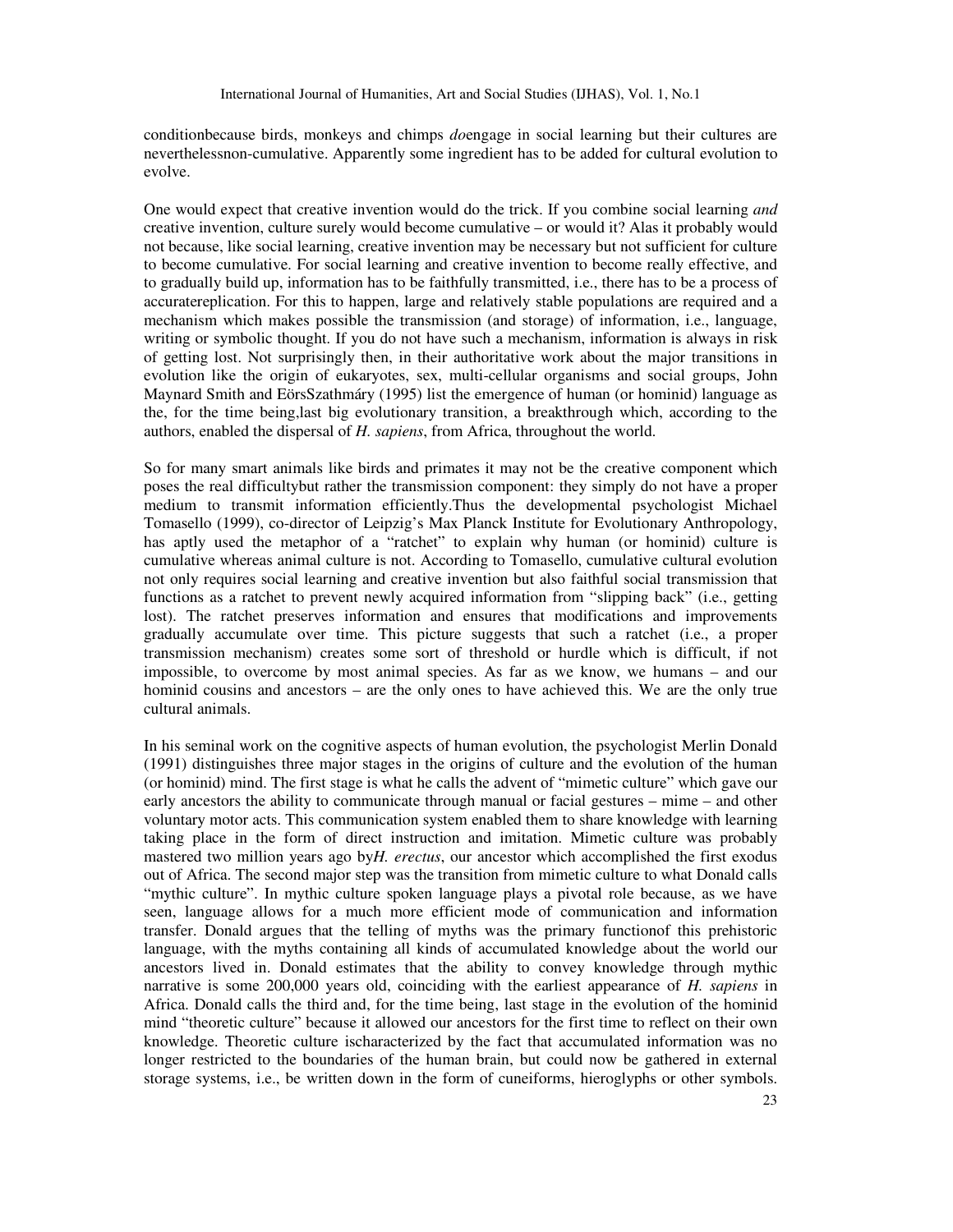Theoretic culture probably originated some 10,000 years ago in the Middle-East. It enabled our Neolithic ancestors to critically examine their own culture, thus establishing the first rudimentary forms of philosophy and science. Donald argues that this third transition has led to the greatest reconfiguration of cognitive structure in hominid history, but without much genetic change. Apparently genes do not make the difference, but accumulated culture does.

# **5. CULTURAL INHERITANCE AND FAMILY TREES**

We have seen that for culture to evolve, a high-fidelity transmission mechanism is needed which carefully sieves, stores and accumulates information. Such a "ratchet" creates a process in which information gradually builds up to such an extent that the output or the products of this process can no longer be achieved by individual innovators. The products of cultural evolution, whether stone tools or high-end computers, typically exhibit intricate design which is the result of many generations of collaborative innovators standing on top of each other's shoulders. In other words, is seems that in cultural evolution each generation somehow "inherits" the achievements of previous generations. Several authors have argued that this process is intrinsically Darwinian in character since cultural evolution seems to be propelled by a similar mechanism as whichunderlies biological evolution, i.e., a process of variation, selection and transmission (Richerson and Boyd 2005; Mesoudi 2011). Combined these three ingredients create a cumulative selection process in which the outputs of each sieving stage serve as inputs for the next sieving stage, and so on. And as we all know, cumulative selection is the hallmark and underlying mechanism of Darwinian evolution.

The philosopher Daniel Dennett (1995) has argued that Darwinian evolution is "substrate neutral", i.e., the process is neutral with respect to the medium of evolution and neutral with respect to the entities that evolve. So in principle any dynamic "system" could evolve in a Darwinian manner as long as the three aforementioned ingredients are present: variation, selection, and transmission. In the case of human culture, this condition seems to be met. In the biological realm we find *genetic* variants which are generated, selectively retained and then transmitted to the next generation; in the cultural realm we find *cultural* variants (e.g., ideas and skills) which are generated, selectively retained and then transmitted to the next generation. So biological evolution is concerned with the differential distribution and changing frequencies of genetic variants, whereas cultural evolution is concerned with the differential distribution and changing frequencies of cultural variants.Yet one could object that the supposed analogy is misleading because biological evolution is unintentional and blind whereas cultural evolution seems, at least to a large extent, intentional and goal-directed. Therefore one should label cultural evolution as "Lamarckian" rather than "Darwinian". But plausible as this objection may seem, I believe that it is actually ill-founded because cultural evolution is "Lamarckian" only in a caricaturized sense. I will delvedeeper into this matter later on.

Another obvious difference between the two kinds of evolution is that in the biological realm genetic information is usually transmitted through sexual and asexual reproduction, whereas in the cultural realm cultural information is transmitted through imitation, social learning and language. Yet in both cases the products of these processes, whether biological adaptations or cultural artifacts, typically bear the mark of a cumulative selection process: they exhibit complex and often functional design.Moreover, in both kinds of evolution we see the formation of recognizable lineages through time and the occasional splitting of one lineage into two or more branches, resulting in tree-like phylogenies or "family trees". Similar to evolutionary biologists, researchers studying cultural evolution are now able to analyze and reconstruct the lineages of such diverse cultural traditions likethe North-American prehistoric stone tool and projectile point industries(O'Brien, Darwent and Lyman 2001), Polynesian canoe fabrication (Rogers, Feldman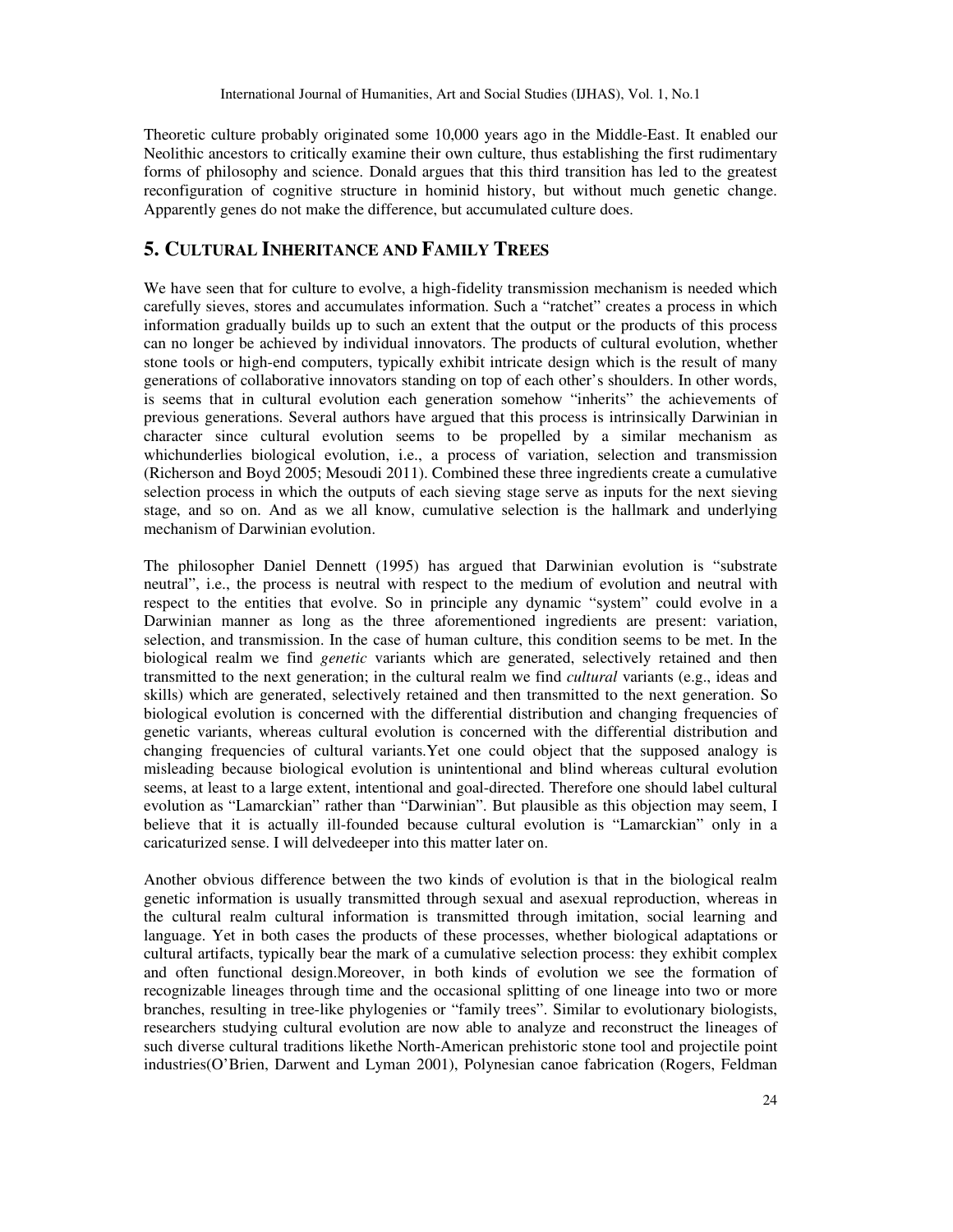and Ehrlich 2009), the Indo-European language family (Gray and Atkinson 2003) and Italian violin design (Chitwood 2014), amongst others.In *The Descent of Man*, Darwin already noticed these remarkable analogies between biological and cultural evolution. With regard to language Darwin (1871: 60) writes: "The formation of different languages and of distinct species, and the proofs that both have been developed through a gradual process, are curiously parallel."Thus nowadays linguists analyze the historical relations between languages by looking, among other things, for cognates – i.e., similar words shared across languages like *nacht*, *notte*, *noche*, *nuit*, etc. – which could indicate common ancestry, just like biologists study the historical relations between different species by looking at homologies (shared traits in different species) which indicate common origin.

Some authors, most notably Dawkins (1976) and Dennett (1995; 2002), have argued that the similarities go even deeper. They posit a strong analogy between genetic variants (i.e., genes) and cultural variants which Dawkins calls "memes". A meme is a unit of cultural information which survives and reproduces by leaping from brain to brain. Both genes and memes are therefore "replicators"which encourage their own reproduction.Also, like genes, memes are involved in a constant struggle for survival in which some memes will increase in frequency while others will perish.And finally, both genes and memes are carriers of information. Genes carry instructions for building proteinsand (parts of) organisms; memes carry instructions for building (parts of) culture. Moreover, both genes and memes can carry*latent* information because neither genes nor memes have to be expressed in order for them to be transmitted. A recessive gene may lie dormant for many generations before it expresses itself again in a phenotype. Similarly, a particular meme, say a piece of music, can be transmitted through the ages in sheet music without actually being performed.

Yet in other aspects memes may not be like genes at all. For instance, several critics have argued that, unlike genes – which are heritable and functional bits of DNA – , memes are usually not that discrete or particle-like (Richerson and Boyd 2005). Surely some memes can be relatively simpleand hence neatly circumscribed like Pythagoras' theorem or the song *Auld Lang Syne*, but more often memes are quite complex and fuzzy like, say,the concepts "Asian Cuisine" or "Judaism". Richerson and Boyd (2005: 60) therefore argue that analogies must not be stretched too far. They write: "A Darwinian account of culture does not imply that culture must be divisible into tiny, independent gene-like bits that are faithfully replicated."They believe that memes – or "cultural variants" as they prefer the more neutral term – are only loosely analogous to genes. Cultural evolution may not always involve high-fidelity replication, nor do cultural variants always consist of tiny bits of information. But nevertheless, one could still argue that cultural evolution is fundamentally Darwinian in its basic structure.For even if there is no real cultural equivalent of genes, in the evolution of culture one can discern many Darwinian features like: variation, competition, selection, inheritance, cumulative change, geographical distribution, convergent evolution, changes in function, homologies and analogies, lineages and tree-like phylogenies, etc.

# **6.VARIABLES IN CULTURAL EVOLUTION**

Because cultural evolution is a Darwinian cumulative selection process, researchers are able to employ the same mathematical models and techniques that are used to understand, explain and predict the outcomes of biological evolution. Computer simulations may for instance indicate whether a particular cultural variant will increase in the population or will soon disappear altogether, or whether two or more cultural variants are able to coexist or not, etc. By slightly changing the variables and the initial micro-evolutionary conditions, researchers can analyze the long-term macro-evolutionary consequences of their models. For example, the transmission of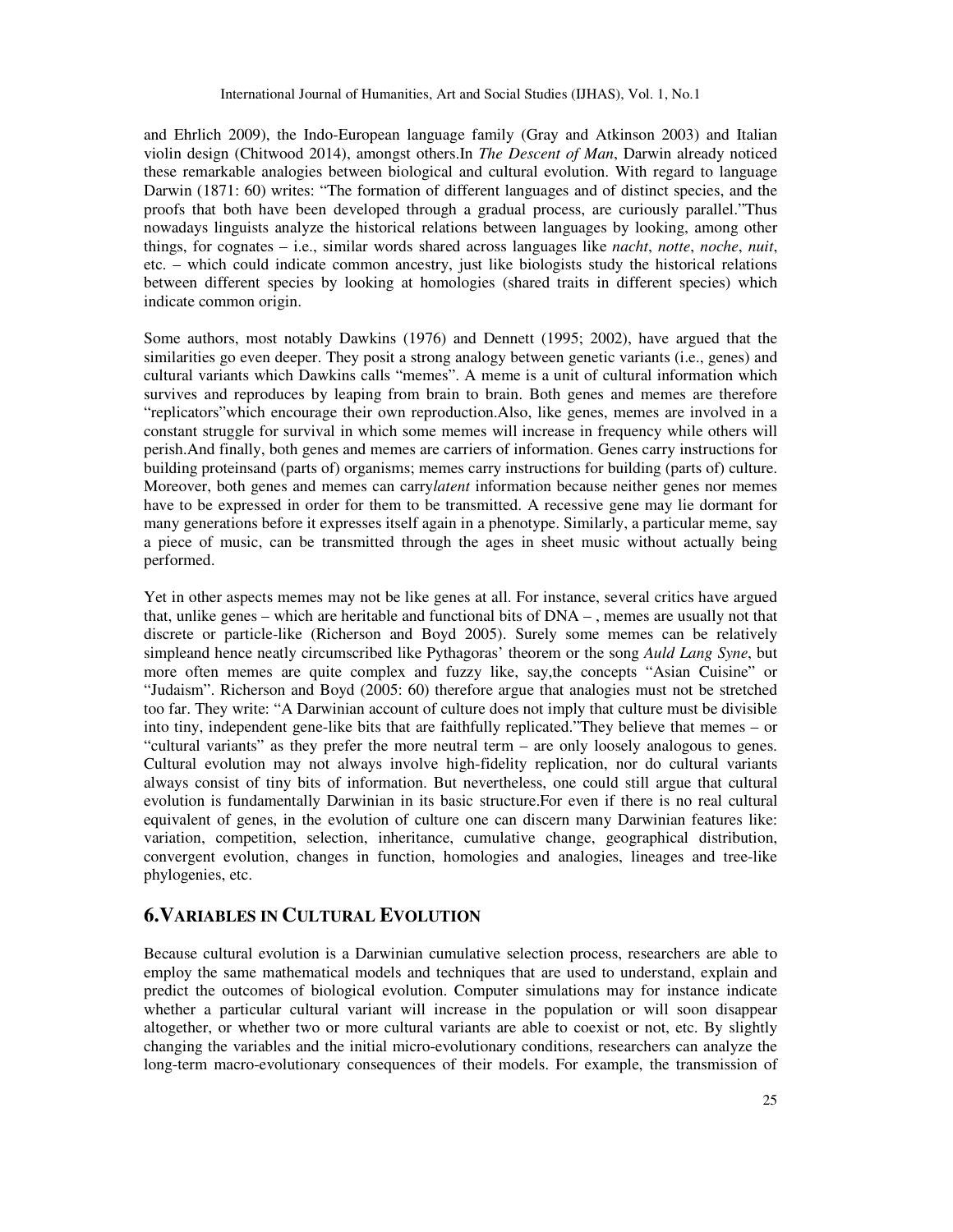cultural information may depend on several modes of cultural inheritance. Perhaps the oldest and most common trajectory in which information is passed on or inherited is "vertical"or parent-tooffspring transmission. Other trajectories are "horizontal" transmission among peers form the same generation, and "oblique" transmission from members of one generation to members of a later generation as in the case of formal teaching. Mathematical models demonstrate that if vertical, downward transmission would be the main direction in which cultural information would flow, cultures remain rather static (Cavalli-Sforza and Feldman 1981). Hence for cultures to stay innovative and flexible, horizontal transmission is needed because new ideas should not only spread from parents to offspring, but to contemporaries as well.

Apart from different trajectories, there may also be differences in speed by which cultural information gets transmitted. Cavalli-Sforza and Feldman (1981) constructed models in which they analyzed the speed of evolution (i.e., the rate at which a new cultural variant spreads through the population) by manipulating the modes of transmission. Thus, as one would expect, when transmission is one-to-one or one-to-few, cultural evolution is relatively slow, whereas evolution gets faster when transmission becomes one-to-many.In small prehistoric populations of huntergatherers the mode of transmission was probably mainly vertical and one-to-few, resulting in a relatively slow pace of evolution. By contrast, in our modern world with its internet and social media the mode of transmission has dramatically shifted to horizontal and one-to-many, resulting in a constant and massive flow of information crisscrossing our planet and a corresponding high pace of evolution.

Finally, a third variable in cultural evolution is the potential bias by which information gets transmitted. For not all cultural variants are equal. For instance, a particular cultural variant may increase in frequency in a population, at expense of others, because of its intrinsic attractiveness. Technically this is called "content bias", i.e., the content of a variant affecting its probability of being transmitted. But there are many other ways in which transmission can be skewed. Let me briefly address two other types of bias here. A second type of transmission bias is called "frequency-dependent bias". This involves using the frequency of a trait as a guide as to whether to adopt it, irrespective of its content. A frequency-dependent bias will lead to conformity when people adopt the *most* common variant in the population, whereas it leads to nonconformity when people adopt the *least* common variant in the population. Conformity – when in Rome, do as the Romans do – offers an explanation for long-lasting cultural traditions, even when migration rates are high (Boyd and Richerson 1985). Yet another type of transmission bias is called "prestige bias" where the identity, and fame, of the person from whom the cultural variant is acquired affects the variant's success. Prestige bias might not be a bad strategy because by imitating the behavior of successful individuals in the population, you have a chance to become successful yourself (Henrich and Gil-White 2001). Not surprisingly then, our propensity to admire and imitate famous people, like rockidols and movie stars, is exploited by the world of advertising by presenting celebrities as role models. If a commercial shows, say, Claudia Schiffer driving a certain brand of car you might get tempted to buy one too.As was mentioned above, by manipulating the aforementioned and other variables in models, researchers are now able to simulate the patterns and outcomes of cultural evolution. In fact, it is worth pointing out that the mathematical models and techniques currently being used are largely identical to those being employed during the 1920s and 1930s during the "Modern Synthesis" when scientists like R.A Fisher, J.B.S. Haldane and Sewall Wright lay the foundations for population genetics, one of the cornerstones of modern evolutionary biology.

But apart from being a purely academic enterprise, the study of cultural evolution may soondraw attention in the businessworld as well– and for good reason. Our digital society generates an enormous and increasing amount of data which already caught the eye of internet giants like Facebook and Amazon and "big data" companies like Google, IBM and Oracle because they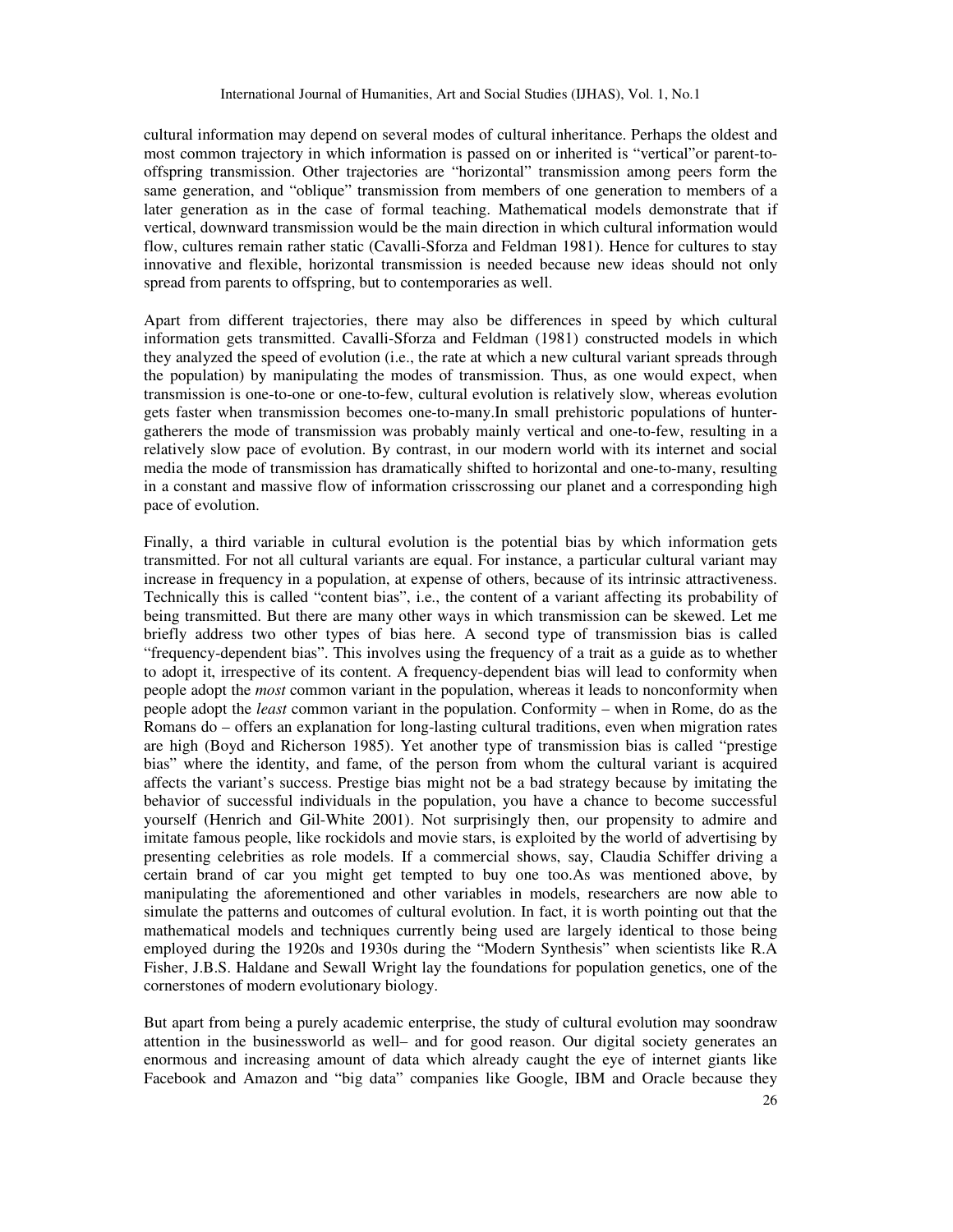realize that the raw data contain realtreasures of information. For instance, by analyzing the daily flow of 500 million tweets, big data companies are now able to predict patterns and to spot hypes and trends, sometimes even before the participants themselves have noticed them (Choi and Varian 2012). In a similar vein, by analyzing big data we may predict a crash of the stock market, a sudden change in public opinion, or the outbreak of a political revolution even before the people involved are aware of it (such feats of forecasting the present are also known as "nowcasting", a term borrowed from meteorology). Also remarkable is that within the current research on big data, such state-of-the-art tools as evolutionary algorithms and genetic programming are being employed in order to manage the flow of information and to detect meaningful and predictive patterns in it (Freitas 2002). Evolutionary computation may solve the problem of how to harness big data. Some researchers believe that the rapidly evolving world of big data analytics, machine learning and data-driven science will eventually transform the way we work, live and think (Lohr 2015). If that is true, the research onbig datamay further advance and complement the science of cultural evolution as well.

## **7.IS CULTURAL EVOLUTION REALLY DARWINIAN?**

In this final section we must address the issue already briefly mentioned above, that is, the question whether cultural evolution really qualifies as "Darwinian" or not. For one could easily object that because cultural evolution is – at least to a certain extent – directional and because most cultural variants are – at least to some degree– purposively generated and transmitted, we should call the process "Lamarckian" rather than "Darwinian". In other words, cultural evolution must be Lamarckian because Lamarckian evolution is "guided"whereas Darwinian evolution is "blind" (Kronfeldner 2007; Mesoudi 2008). As is well-known, Lamarckian evolution is guided or directed because new variants are already adjusted to the "needs" they have to fulfill.Because in Lamarckian evolution acquired characters are inherited, evolution is able to anticipate the challenges posed by the environment, thus rendering Lamarckian evolution swift and progressive. Hence in Lamarckian evolution a wasteful and cumbersome selection process which retains the occasional useful variants is not neededbecause the variants arealready pre-adapted to their upcoming task. In Darwinian evolution, by contrast, such a selection process is an essential feature because in Darwinian evolution new variants cannot anticipate the challenges posed by the environment, i.e., they are blind.

Now I suppose that nobody would claim that cultural evolution is "Lamarckian" in a literal sense, for that would mean that the ideas and skills that we acquire during our lifetime should somehow become incorporated and encoded into our DNA and then be genetically transmitted to our offspring. That is probably not what people have in mind when they say that cultural evolution is "Lamarckian". Obviously they believe that cultural evolution is Lamarckian only in a *metaphorical* sense. That is, they simply mean that ideas and skills acquired during our lifetime can be transmitted to our offspring, through teaching, etc. But if that is what it takes to qualify as "Lamarckian", the statement becomes rather trivial. With the biologist and philosopher David Hull (1988) one suspects that people who claim that cultural evolution is Lamarckian actually have a caricaturized sense of the term in mind – they want to emphasize that cultural evolution, unlike biological evolution, is intentional. Now, of course, nobody would deny that cultural evolution indeed *is* to a large extent intentional,but the question then becomes whether intentionality can circumvent a wasteful Darwinian selection process. I think it cannot. Obviously cultural evolution generally involves the participation of conscious and intelligent agents, but the fact that much of culture is consciously and deliberately generated does not guarantee that, for that reason, it will be selectively retained. Despite its apparent goal-directedness, cultural evolution may ultimately be as wasteful and laborious as biological evolution. Surely cultural (and scientific) evolution can be made to *look*very directional and efficacious by careful editing,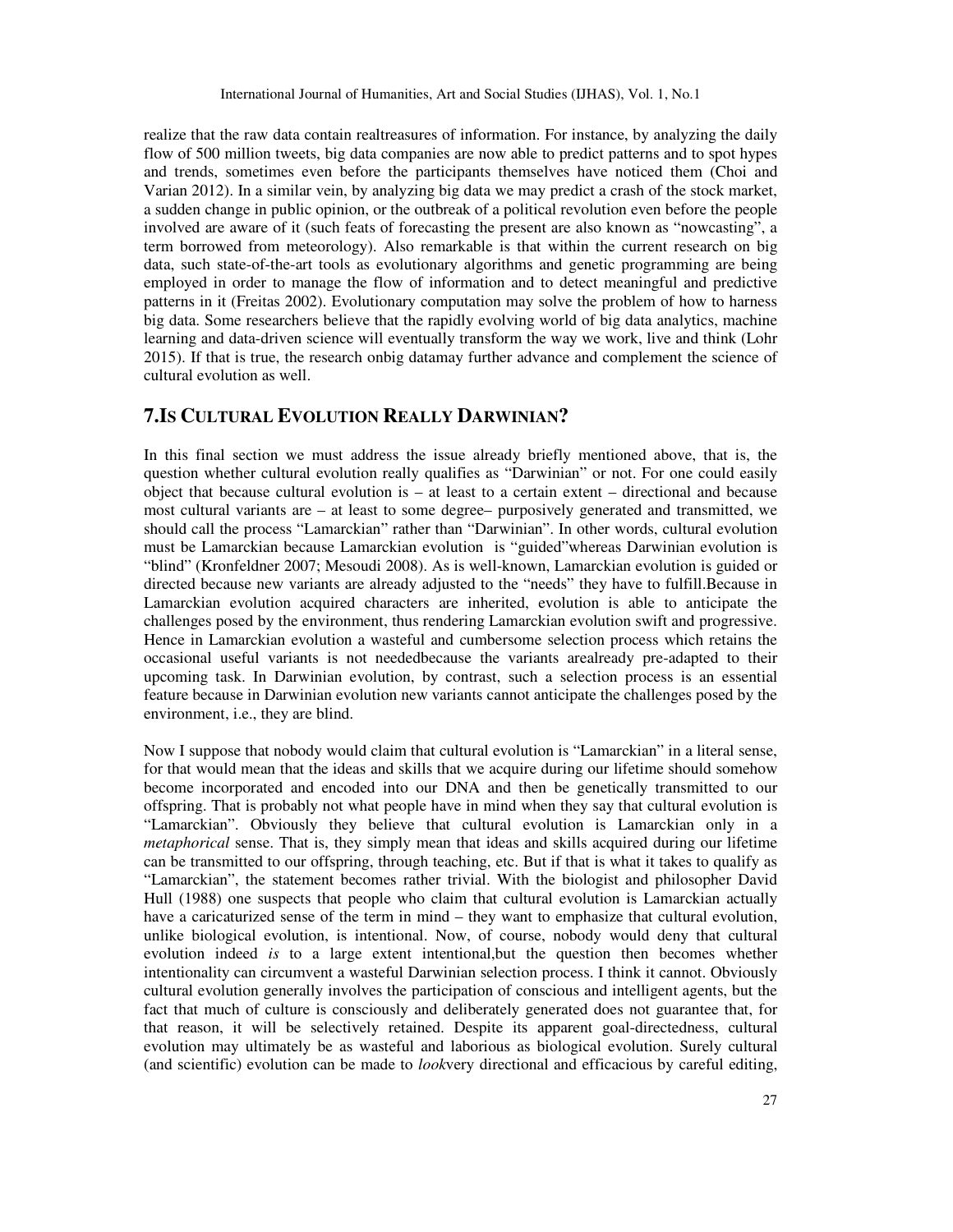since it is only in retrospect – when all the failures and dead ends are rubbed out – that we get the impression that cultural evolution is asmoothly guided process. In reality, though, we will always need the hindsight of a selective system to separate the wheat from the chaff (Buskes 2013). In short, the fact that a particular cultural variant is generated intentionally is not a sufficient condition for that variant's success, and it might not be a necessary condition either because some cultural variants, like certain customs or pronunciations, are *not* deliberately generated –they just crop up –but nevertheless may turn out to be highly successful. So even if we grant that cultural evolution is intentional and driven by intelligent agents, it is not clear what we would gain by calling such a process "Lamarckian".

In the endthis issue perhaps boils down to a matter of definition. What is the defining characteristic or key signature of Darwinian evolution? Is it blind variation or is it cumulative selection? I believe it is the latter. Let me explain. Suppose that, for some reason, new variants in Darwinian biological evolution would suddenly be guided instead of blind. Would that fundamentally change the overall process of evolution in any way? It probably would not because guided variation would only *increase* the efficiency of such a process. So guided variation is still variation in need for subsequent selection. It is well-known that Darwin drew an analogy between artificial selection and natural selection. Darwin discovered the principle of natural selection by looking at how farmers and breeders have improved their stock and crops by selecting individual animals and plants with certain desirable characteristics. Thus by selecting particular individuals for further propagation, farmers and breeders restricted the range of variation, i.e., they made the variation guided. Yet despite the fact that such variation is guided and that selective breeding is utterly intentional and goal-directed, Darwin treated artificial selection as a "special case" of natural selection, seeing no fundamental difference between the two processes. Both artificial and natural selection are cumulative sieving processes and it is this feature that makes artificial selection, despite all intentions and manipulations, a proper instance of Darwinian evolution.

Nevertheless, in the contemporary literature on cultural evolution, a term like "Lamarckian inheritance" is still being used, albeit not in the literal biological sense but rather in a metaphorical manner. In the terminology of Boyd and Richerson (1985) "Lamarckian inheritance"refers to a mode of transmission in which one individualacquires information form a second individual, modifies that information in accordance with his or her own views, and then transmits that modified information to other individuals in the population. Yet despite these Lamarckian labels, Boyd and Richerson, as well as many other researchers involved in the science of cultural evolution, stress that the overall process of cultural evolution must be viewed as Darwinian. The basic assumption is that all instances of complex cultural design are the result of cumulative sieving processes. Not foresighted variation but hindsighted selection is the secret to creative Darwinian evolution.

# **8. CONCLUSIONS**

In this article Ihave sketched the early origins, the recent growth and the theoretical contours of the emerging science of cultural evolution. Although the first initiatives on behalf of this project can already be found in Darwin's work, the science of cultural evolution only began to gain momentum during the second half of the  $20<sup>th</sup>$  century when several taboos and prejudices had been cleared away. During the last few decades a new, multidisciplinary research program has emergedthat concerns itself with the evolution of culture. The basic idea is that cultural evolution, like biological evolution, is essentially a Darwinian cumulative winnowing process in which some cultural variants are selectively retained and information gradually builds up. Yet although culture is quite common, even among animals, cultural evolution is remarkably rare. Indeed, as far as we know, we are the only species which developed a cumulative, evolving culture. Why that is the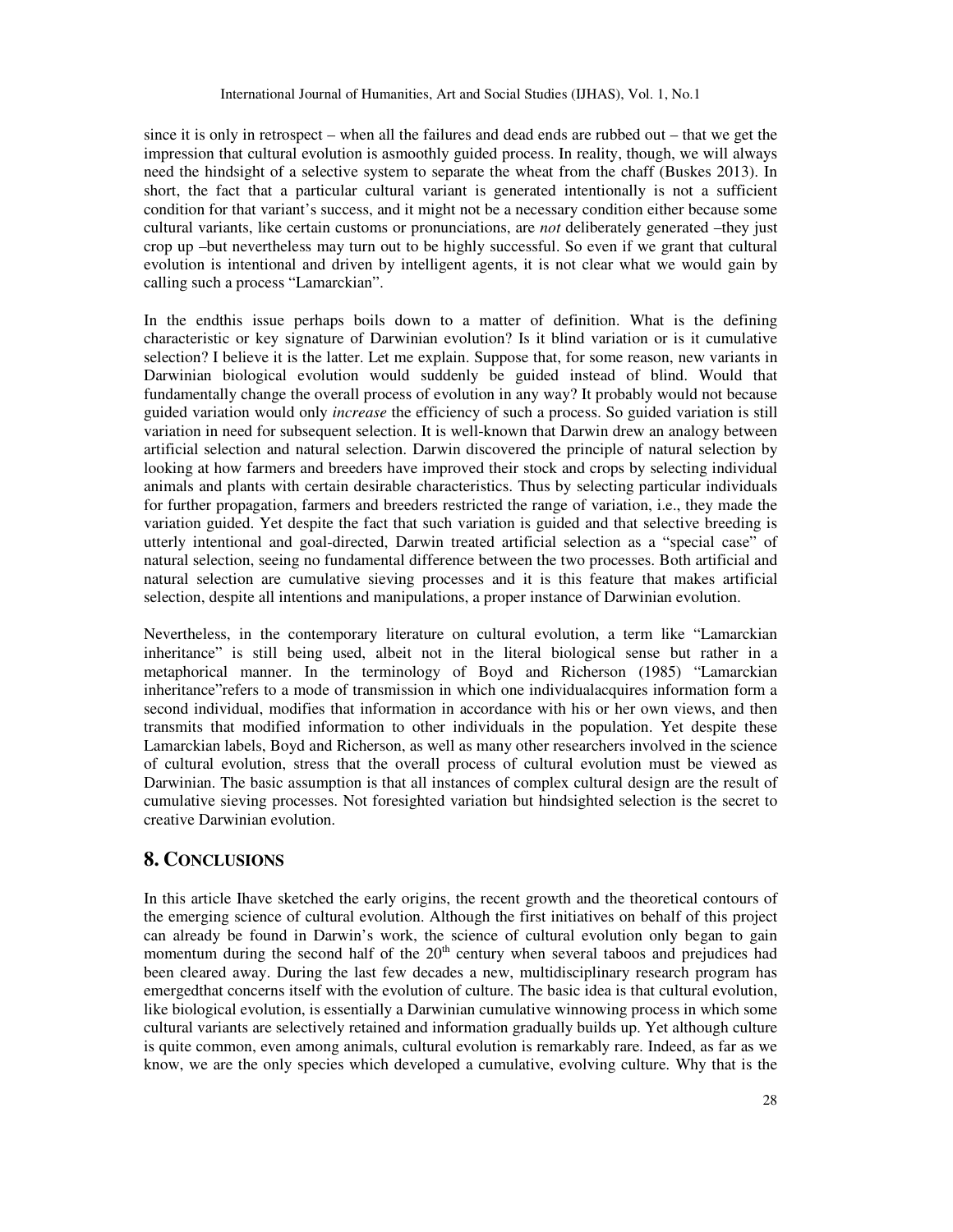case is still a bit of a mystery. Perhaps the key to understanding this riddleis to focus on the particular transmission mechanisms which propel human cultural evolution, most notably our language. Our language created a new medium or channel through which information could be faithfully transmitted to next generations without getting lost. Animals lack this typical "ratchet effect" of human cultural evolution. In human cultural evolution the transmission or "inheritance"of information also results in tree-like phylogenies so characteristic of Darwinian evolution. Researchers are now able to reconstruct such cultural lineages in the same way as evolutionary biologists try to reconstruct the tree of life. By recognizing the fact that human culture has its own inheritance system, which can influence and even alter the path of geneticbiological evolution, researchers now have the proper theoretical tools to understand the impact and long-term consequences of culture.The science of cultural evolution may be scarcely out of the egg, but the prospects are promising. The research program clearly exhibits theoretical and empirical progress which, according to the philosopher of science ImreLakatos (1977), can be taken as a sign of a scientific discipline in bloom. Perhaps we are witnessing the dawn of a new scientific era, an era in which the Darwinian paradigm willreach its pinnacle and full potential.

## **9. REFERENCES**

- [1] Aiello, L.C. & Wheeler P. 1995. "The expensive-tissue hypothesis". Current Anthropology,36, pp. 199-221.
- [2] Barkow, J.H., Cosmides, L. &Tooby, J. 1992. The adapted mind: Evolutionary psychology and the generation of culture. Oxford: Oxford University Press.
- [3] Berna, F. et al. 2012. "Microstratigraphic evidence of in situ fire in the Acheulean strata of Wonderwerk Cave, Northern Cape Province, South Africa". PNAS, doi: 10.1073/pnas.1117620109.
- [4] Boyd, R. &Richerson, P.J. 1985. Culture and the Evolutionary Process. Chicago: The University of Chicago Press.
- [5] Boyd, R. &Richerson, P.J. 1995. "Why does culture increase human adaptability?". Ethology and Sociobiology, 16, pp. 125-143.
- [6] Boyd, R., Richerson, P.J. &Henrich, J. 2011. "The cultural niche: Why social learning is essential for human adaptation". PNAS, doi: 10.1073/pnas.1100290108.
- [7] Buskes, C. 2013. "Darwinism extended: A survey of how the idea of cultural evolution evolved". Philosophia, doi: 10.1007/s11406-013-9415-8.
- [8] Buskes, C. 2015. "Darwinizing culture: Pitfalls and promises".ActaBiotheoretica, doi: 10.1007/s10441-015-9247-y.
- [9] Campbell, D.T. 1960. "Blind variation and selective retention in creative thought as in other knowledge processes". Psychological Review, 67, pp. 380-400.
- [10] Cavalli-Sforza, L.L. & Feldman, M.W. 1981. Cultural transmission and evolution. Princeton: PrincetonUniversity Press.
- [11] Chitwood, D.H. 2014. "Imitation, genetic lineages, and time influenced the morphological evolution of theviolin". PloS ONE, doi: 10.1371/journal.pone.0109229.
- [12] Choi, H. & Varian, H. 2012. "Predicting the present with Google trends". Economic Record, doi: 10.1111/j.1475-4932.2012.00809.x.
- [13] Danchin, E. et al. 2011. "Beyond DNA: Integrating inclusive inheritance into an extended theory of evolution". Nature Reviews Genetics, 12, pp. 475-486.
- [14] Darwin, C. 1859. The origin of species. London: Murray.
- [15] Darwin, C. 1871. The descent of man, and selection in relation to sex. London: Murray.
- [16] Darwin, C. 1872. The expression of the emotions in man and animals. London: Murray.
- [17] Dawkins R. 1976. The selfish gene.(2nd ed. 1989). Oxford: Oxford University Press.
- [18] Dediu, D. & Levinson, S.C. 2013. "On the antiquity of language: The reinterpretation of Neanderthal linguistic capacities and its consequences". Frontiers of Psychology, doi:10.3389/fpsyg.2013.00397.
- [19] Dennett, D. 1995. Darwin's dangerous idea: Evolution and the meanings of life. London: Allen Lane.
- [20] Dennett, D. 2002. "The new replicators". In: M. Pagel (ed.), Encyclopedia of evolution, Vol. I, pp. E83-E92. Oxford: Oxford University Press. Reprinted in Dennett, 2006.Breaking the spell, pp. 341- 357. New York: Viking.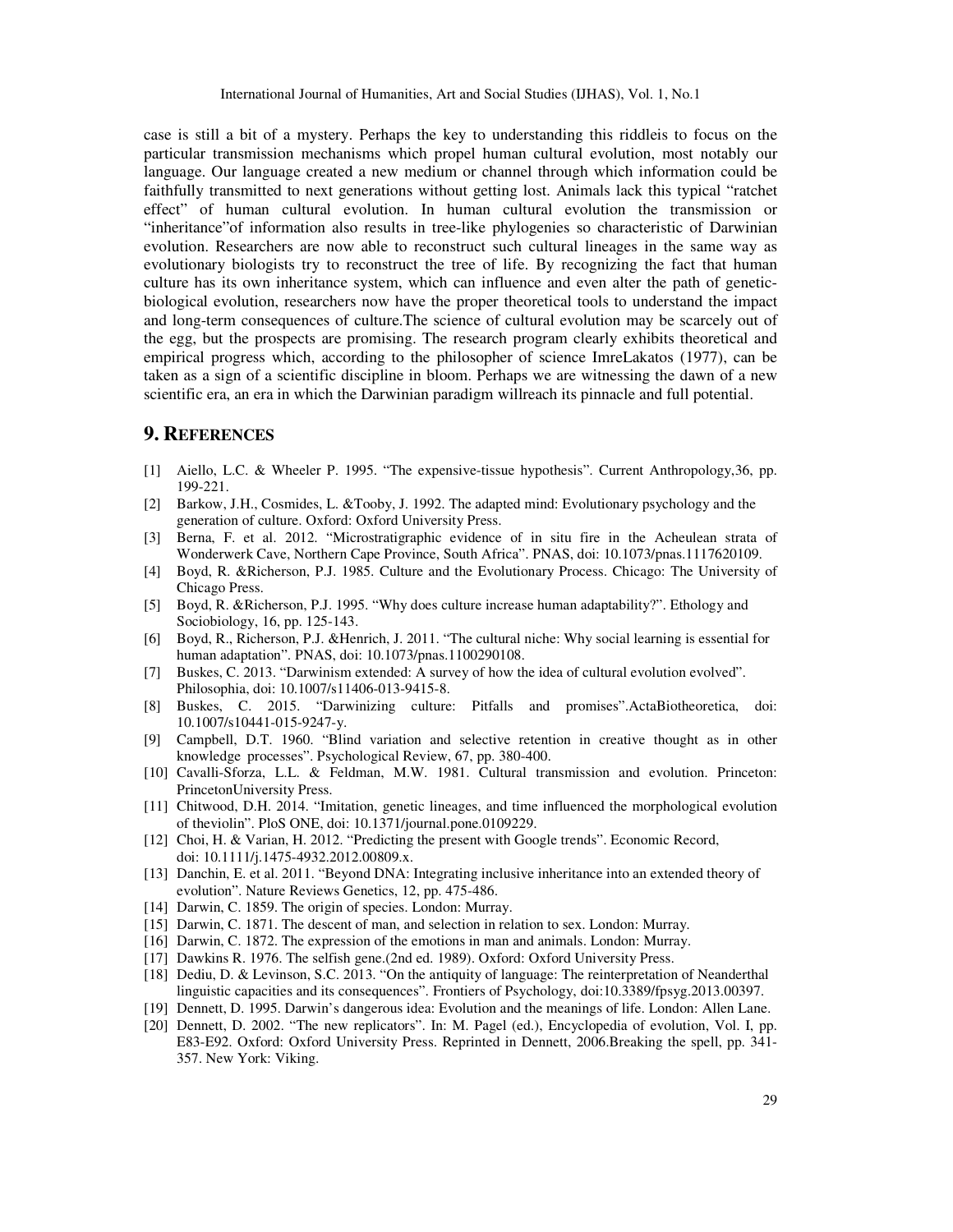- [21] Donald, M. 1991. Origins of the modern mind: Three stages in the evolution of culture and cognition. Cambridge, MA: Harvard University Press.
- [22] Durham, W.H. 1991. Coevolution: Genes, culture and human diversity. Stanford: Stanford University Press.
- [23] Freitas, A.A. 2002. Data mining and knowledge discovery with evolutionary algorithms. Berlin: Springer.
- [24] Gray, R.D. & Atkinson, Q.D. 2003. "Language-tree divergence times support the Anatolian theory of Indo-European origin". Nature, 426, pp. 435-439.
- [25] Hamilton, W.D. 1964. "The genetical theory of social behavior I & II". Journal of Theoretical Biology, 7,pp. 1-32.
- [26] Henrich, J. & Gil-White, F.J. (2001) "The evolution of prestige". Evolution and Human Behavior, 22, pp. 165-196.
- [27] Hull, D.L. 1988. Science as a process: An evolutionary account of the social and conceptual developmentof science. Chicago: University of Chicago Press.
- [28] Kempe, M., Lycett, S.J. &Mesoudi, A. 2014. "From cultural traditions to cumulative culture: Parameterizing the differences between human and nonhuman culture". Journal of Theoretical Biology, 359, pp. 29-36.
- [29] Kronfeldner, M.E. 2007. "Is cultural evolution Lamarckian?". Biology and Philosophy, doi:10.1007/ s10539-006-9037-7.
- [30] Lakatos, I. 1977. Philosophical papers, vol. 1: The methodology of scientific research programmes. In: J.Worrall& G.P. Currie (eds.), Cambridge: Cambridge University Press.
- [31] Laland, K.N. 2004. "Social learning strategies". Learning & Behavior, 32, pp. 4-14.
- [32] Laland, K.N., Odling-Smee, J. & Feldman, M.W. 2000. "Niche construction, biological evolution, and cultural change". Behavioral and Brain Sciences, 23, pp. 131-175.
- [33] Laland, K.N. &Hoppitt, W. 2003. "Do animals have culture?". Evolutionary Anthropology, doi: 10.1002/evan.10111.
- [34] Laland, K.N., Odling-Smee, J. & Myles, S. 2010. "How culture shaped the human genome: Bringing genetics and the human sciences together". Nature Reviews Genetics, 11, pp. 137-148.
- [35] Levinson, S.C. &Jaisson, P. (eds.) 2006. Evolution and culture. Cambridge, MA: The MIT Press.
- [36] Lohr, S. 2015. Data-ism: The revolution transforming decision making, consumer behavior, and almosteverything else. New York: HarperCollins.
- [37] Lorenz, K. 1966. On Agression. London: Methuen.
- [38] Lumsden, C. & Wilson, E.O. 1981. Genes, mind, and culture: The coevolutionary process. Cambridge,

MA: Harvard University Press.

- [39] Maynard Smith, J. &Szathmáry, E. 1995.The major transitions in evolution. Oxford: Oxford University Press.
- [40] Mesoudi, A. 2008. "Foresight in cultural evolution". Biology and Philosophy, doi: 10-1007/s10539- 007-9097-3.
- [41] Mesoudi, A. 2011. Cultural evolution: How Darwinian theory can explain human culture and synthesize the social sciences. Chicago: University of Chicago Press.
- [42] Mesoudi, A., Whiten, A. &Laland, K.N. 2006. "Towards a unified science of cultural evolution". Behavioral and Brain Sciences, 29, pp. 329-383.
- [43] O'Brien, M.J., Darwent, J. & Lyman, R.L. 2001. "Cladistics is useful for reconstructing archaeologicalphylogenies: Palaeoindian points from the southeastern United States". Journal of Archaeological Science, 28, pp. 1115-1136.
- [44] Pike, A.W.G. et al. 2012. "U-series dating of Paleolithic art in 11 caves in Spain". Science, doi: 10.1126/science.1219957.
- [45] Richerson, P.J. & Boyd, R. 2005. Not by genes alone: How culture transformed human evolution. Chicago,IL: University of Chicago Press.
- [46] Richerson, P.J. & Christiansen, H. (eds.) 2013. Cultural evolution: Society, technology, language, and religion. Cambridge, MA: The MIT Press.
- [47] Rogers, D.S., Feldman, M.W. & Ehrlich, P.R. 2009. "Inferring population histories using cultural data".Proceedings of the Royal Society B, 276 (1674), pp. 3835-3843.
- [48] Snow, D. 2013. "Sexual dimorphism in European upper Paleolithic cave art". American Antiquity, 78, pp. 746-761.